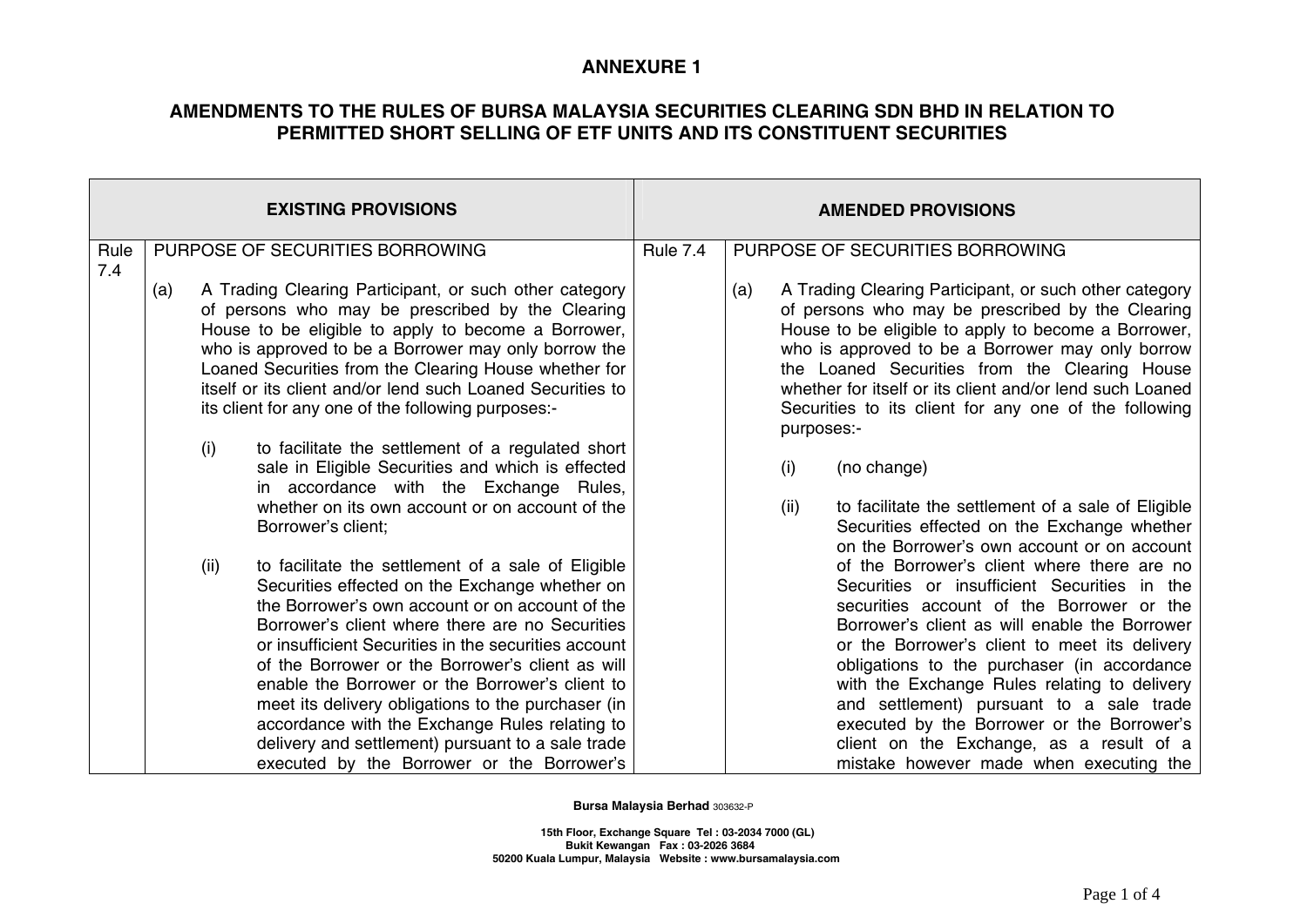### **AMENDMENTS TO THE RULES OF BURSA MALAYSIA SECURITIES CLEARING SDN BHD IN RELATION TO PERMITTED SHORT SELLING OF ETF UNITS AND ITS CONSTITUENT SECURITIES**

| <b>EXISTING PROVISIONS</b>                                                                                                                                                                                                                      | <b>AMENDED PROVISIONS</b>                                                                                                                                                                                                                                                                                                                                                                                                                                                                                                                                                                                                                                                                                                                                                                                                                                                                        |  |  |  |  |
|-------------------------------------------------------------------------------------------------------------------------------------------------------------------------------------------------------------------------------------------------|--------------------------------------------------------------------------------------------------------------------------------------------------------------------------------------------------------------------------------------------------------------------------------------------------------------------------------------------------------------------------------------------------------------------------------------------------------------------------------------------------------------------------------------------------------------------------------------------------------------------------------------------------------------------------------------------------------------------------------------------------------------------------------------------------------------------------------------------------------------------------------------------------|--|--|--|--|
| client on the Exchange, as a result of a mistake<br>however made when executing the sale trade<br>provided always that the mistake was made in<br>good faith and discovered only after the sale<br>trade has been executed; or<br>New provision | sale trade provided always that the mistake<br>was made in good faith and discovered only<br>after the sale trade has been executed; or<br>(iii) in relation to Eligible Securities that are<br><b>ETF units or the Constituent Securities (the</b><br>ETF Units, the Constituent Securities or<br>any one of the Constituent Securities shall<br>hereinafter be collectively referred to as<br>"the ETF Related Securities"), to facilitate<br>the settlement of a sale in the ETF Related<br><b>Securities</b><br>following<br>where<br>the<br>requirements are complied with:-<br>the sale was executed by the<br>(aa)<br>Borrower in its capacity as a<br>Dealer for that<br>Participating<br>particular ETF Related Securities;<br>and<br>the Borrower executed the sale<br>(bb)<br>as part of its Permitted Short<br>Selling activities in accordance<br>with the rules on Permitted Short |  |  |  |  |
|                                                                                                                                                                                                                                                 | Selling as contained in the<br><b>Exchange Rules; or</b>                                                                                                                                                                                                                                                                                                                                                                                                                                                                                                                                                                                                                                                                                                                                                                                                                                         |  |  |  |  |

**Bursa Malaysia Berhad** 303632-P

 **15th Floor, Exchange Square Tel : 03-2034 7000 (GL) Bukit Kewangan Fax : 03-2026 3684 50200 Kuala Lumpur, Malaysia Website : www.bursamalaysia.com**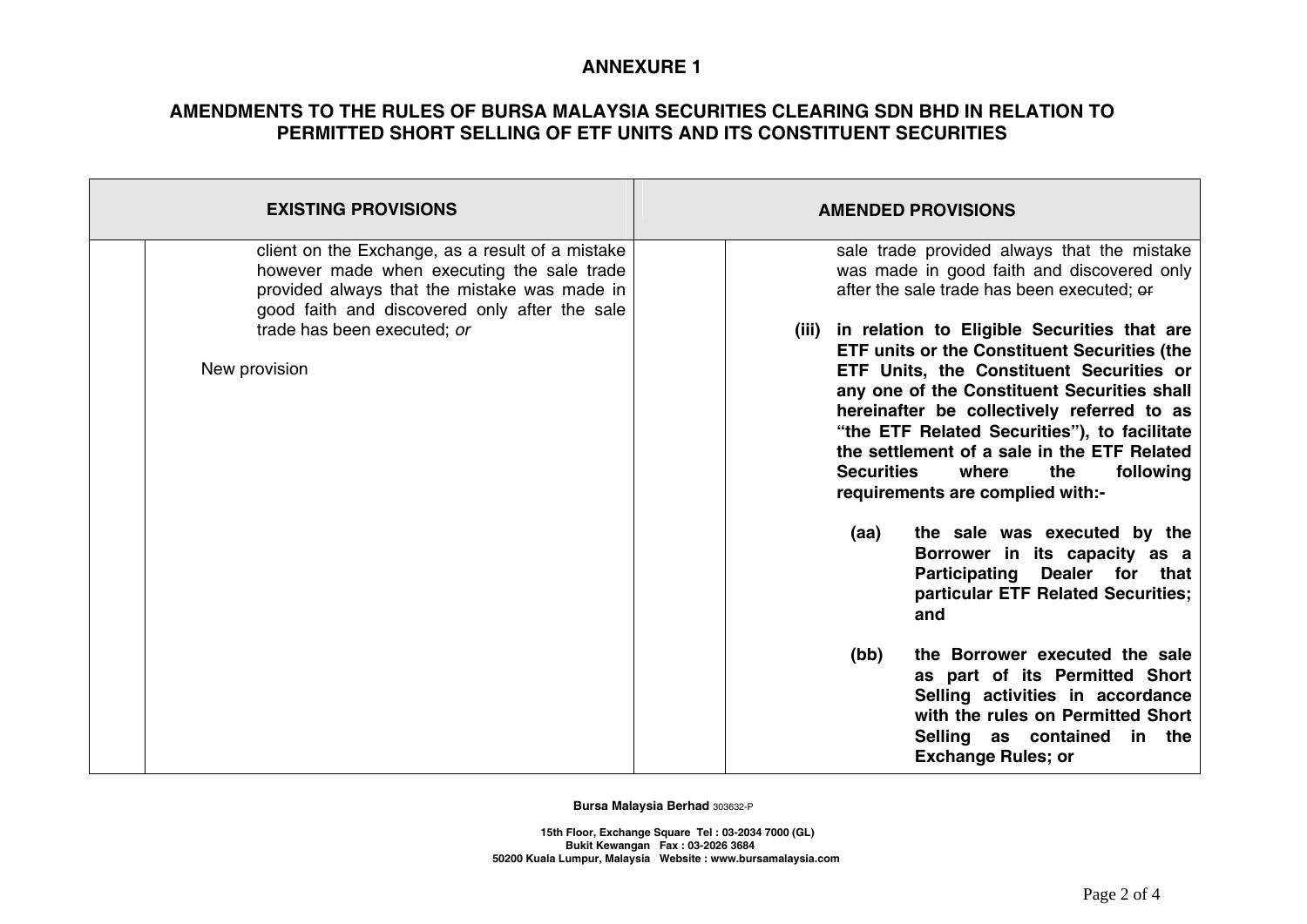#### **AMENDMENTS TO THE RULES OF BURSA MALAYSIA SECURITIES CLEARING SDN BHD IN RELATION TO PERMITTED SHORT SELLING OF ETF UNITS AND ITS CONSTITUENT SECURITIES**

| <b>EXISTING PROVISIONS</b>                                                                                                                                                                                                                                                               | <b>AMENDED PROVISIONS</b>                                                                                                                                                                                                                                                                                                                                                                                                                                                                                                                                                                                                                                                       |  |  |
|------------------------------------------------------------------------------------------------------------------------------------------------------------------------------------------------------------------------------------------------------------------------------------------|---------------------------------------------------------------------------------------------------------------------------------------------------------------------------------------------------------------------------------------------------------------------------------------------------------------------------------------------------------------------------------------------------------------------------------------------------------------------------------------------------------------------------------------------------------------------------------------------------------------------------------------------------------------------------------|--|--|
| for such other purposes as may be determined<br>(iii)<br>by the Clearing House in consultation with the<br>Commission.<br>For the purpose of this sub-rule (a), "regulated short<br>(b)<br>sale" shall have the same meaning as is assigned to<br>that expression in the Exchange Rules. | (no change)<br>(iv)<br>(b)<br>For the purpose of this sub-rule (a), <b>unless the</b><br>context otherwise requires -<br>"Constituent Securities" shall have the<br>(i)<br>meaning as is assigned to that expression in<br>the Exchange Rules;<br>(ii)<br>"ETF" means exchange traded fund as<br>defined in the Commission's Guidelines on<br><b>Exchange Traded Funds;</b><br>(iii)<br>"Participating Dealer" shall have the meaning<br>as is assigned to that expression in the<br>Commission's Guidelines on Exchange<br><b>Traded Funds:</b><br>"Permitted Short Selling" shall have the<br>(iv)<br>meaning as is assigned to that expression in<br>the Exchange Rules; and |  |  |
|                                                                                                                                                                                                                                                                                          | (v)<br>"regulated short sale" shall have the same<br>meaning as is assigned to that expression in the                                                                                                                                                                                                                                                                                                                                                                                                                                                                                                                                                                           |  |  |

**Bursa Malaysia Berhad** 303632-P

 **15th Floor, Exchange Square Tel : 03-2034 7000 (GL) Bukit Kewangan Fax : 03-2026 3684 50200 Kuala Lumpur, Malaysia Website : www.bursamalaysia.com**